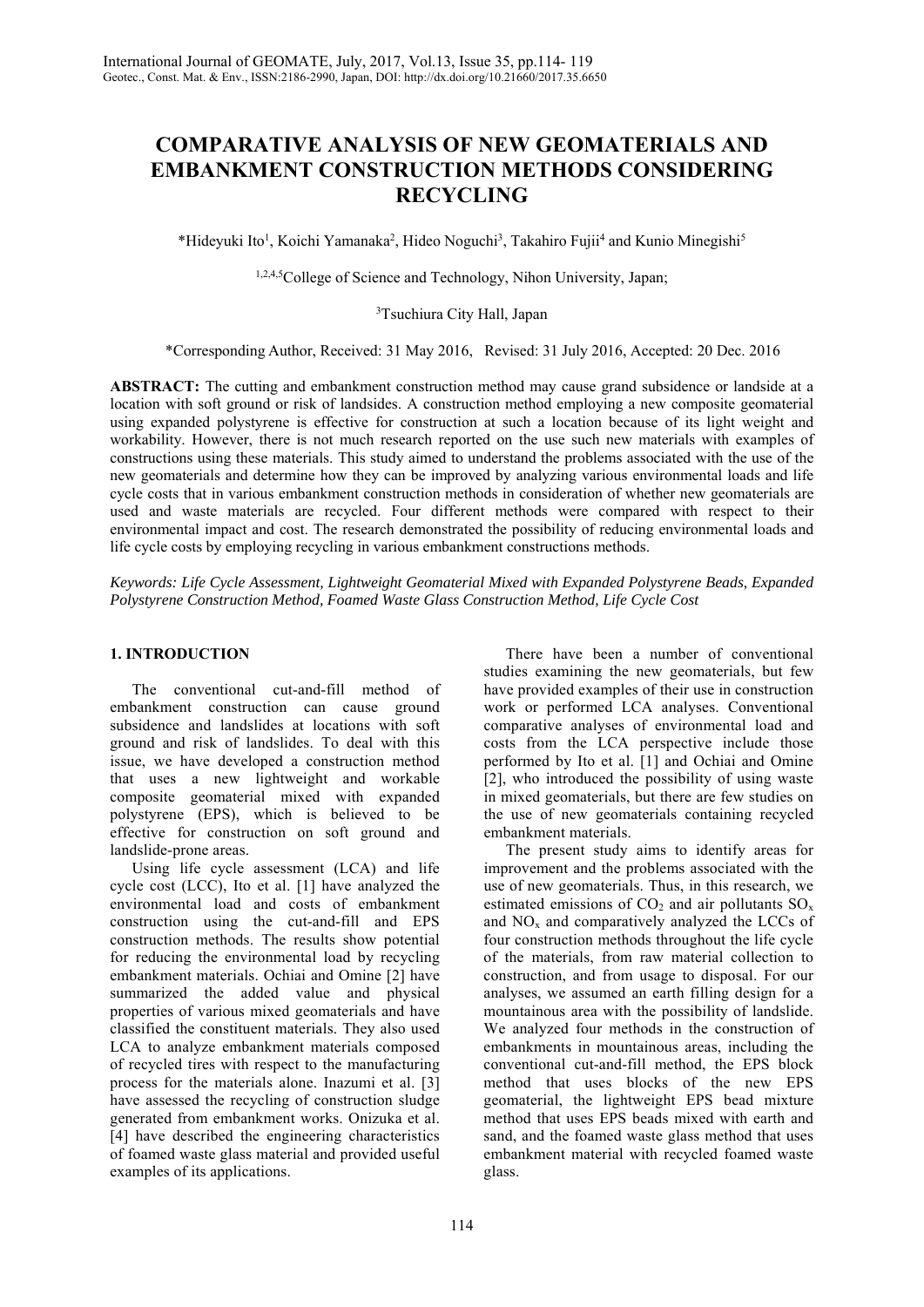#### **2. METHOD AND SYSTEM DETAILS**

In this research, the Mineoka area located in the southern part of Chiba prefecture was selected as a study area as in the previous research [1] because landside control works are conducted in mountainous roads in this area (Fig. 1). For comparative LCA analysis, we used the four methods describe above for constructing mountainous roads.

Based on an embankment design for a mountainous area with the possibility of landslide, we focused on the weight savings and recycled embankment materials in our analyses of the four methods.

In the EPS block method, EPS blocks are stacked as embankment materials and are integrated by dedicated clamps. When stacked, these ultra-lightweight embankments have advantages of their compressive resistance, durability, and independent stack design.

 In the lightweight EPS bead mixture method, lighter earth is used, comprising EPS beads mixed with earth and sand. This method is effective for use in earth fills on soft ground and in landslide-prone areas due to its capability of reducing the applied load on the ground more effectively than ordinary earth and sand.

Foamed waste glass is a porous embankment material manufactured by pulverizing, burning, and foaming recycled waste glass. The specific gravity and degree of water absorption can be controlled during manufacturing according to the requirements of specific applications. Hence, foamed waste glass is used in a wide range of applications including civil engineering, greening of slopes and rooftops, agriculture, water purification, and heat insulation. This material is lightweight, water permeable, water retentive, fire resistant, and a good thermal insulator.

We set a functional unit that provides a logical basis for comparing the environmental performance of alternatives for applying LCA to these four

construction methods. We defined the target road condition (2 lanes, 7 m wide and 1m long) as a functional unit as shown in the Fig.2. In addition, we hypothesized that the inclined a the angle between the mountain and the road is 35° (Table 1).



Fig. 1 Location of the case study area.



Fig. 2 Functional unit.

# **3. SYSTEM BOUNDARY AND RECYCLING METHODS**

The system boundaries of the conventional cutand-fill method, the EPS block method, and the lightweight EPS bead mixture method were set up in

| Construction<br>method    | Cut-and-fill         | <b>EPS</b> construction<br>method | Lightweight<br>embankment<br>construction method | Foamed waste glass<br>construction method |
|---------------------------|----------------------|-----------------------------------|--------------------------------------------------|-------------------------------------------|
|                           |                      |                                   |                                                  |                                           |
| Fill                      | 12.375m <sup>3</sup> | 17.5 <sup>m3</sup>                | 17.5m <sup>3</sup>                               | 17.5m <sup>3</sup>                        |
| Cut                       | 26.25m <sup>3</sup>  |                                   |                                                  |                                           |
| Weight per<br>unit volume | 14kN/m <sup>3</sup>  | $0.4$ kN/m <sup>3</sup>           | 7kN/m <sup>3</sup>                               | 4kN/m <sup>3</sup>                        |

Table 1 Parameters of the four construction methods.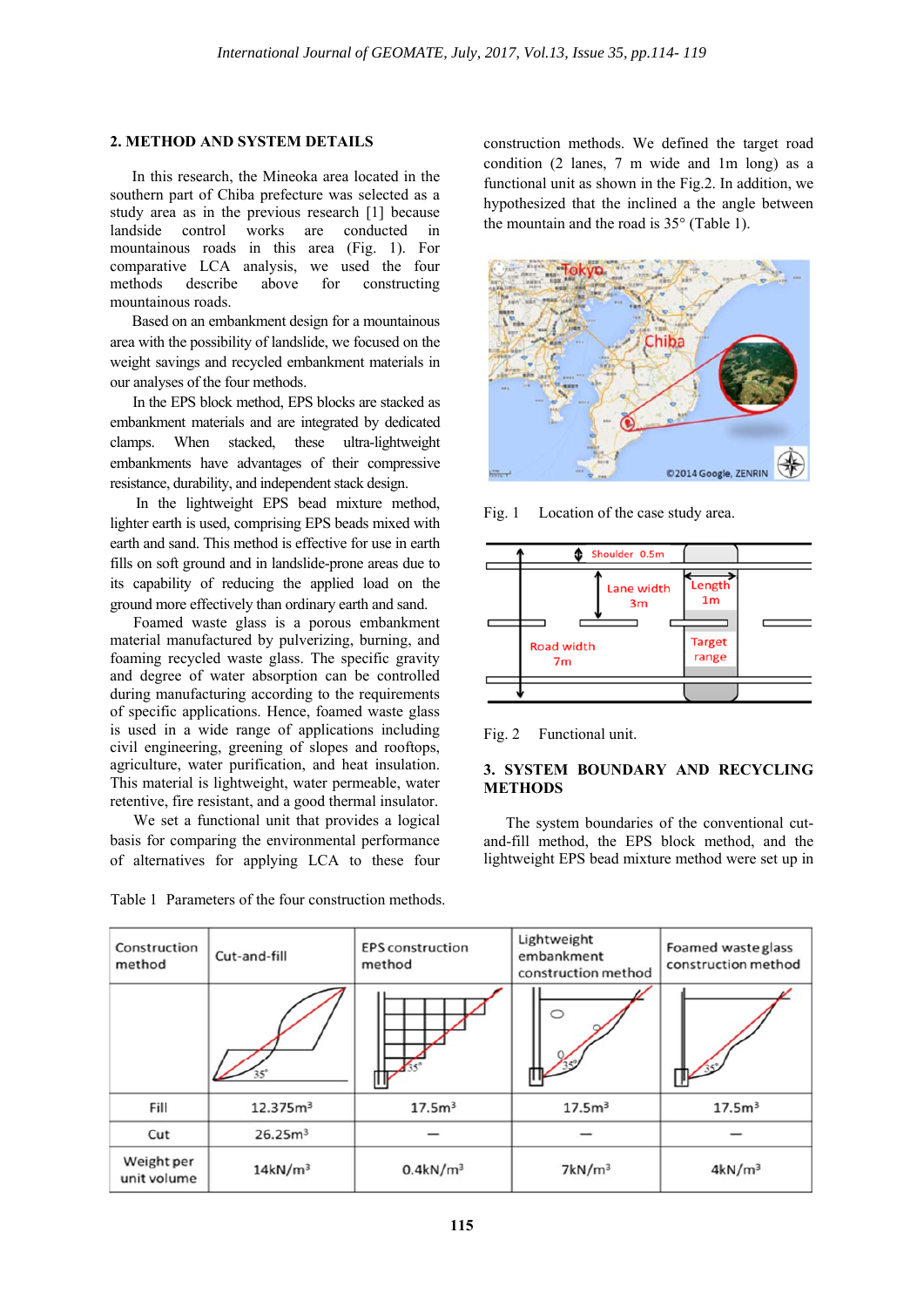the same condition as in previous research [1].

To consider the recycling impact, we performed four embankment tasks and assumed that the road would be reconstructed every 100 years after its initial construction for 400 years. For the EPS and waste glass cases, as used in the system boundaries of lightweight EPS bead mixture method, we calculated the  $CO<sub>2</sub>$  emission, air pollution, and LCCs for all life cycles with and without recycled materials. As recycling methods for most embankment materials are still in the research and development phases, we based our analyses on a method used in the industry for recycling embankment materials, as identified by results from a questionnaire and interviews with 10 business operators. Table 2 shows the recycle conditions of each construction method.

The system boundary of the foamed waste glass method using embankment material with recycled waste is shown in Fig. 3. Foamed waste glass is produced using recycled glass in the plant, and then it is leveled and compacted. In the waste phase, the used embankment materials will be recycled. We assumed

that the method used recycled embankment material of foamed waste glass materials collected after demolishing the roads. We established distances based on the locations of factories located around the Mineoka mountain district in Chiba Prefecture, where embankment work is often conducted.

To calculate the total amount of air pollutants and  $CO<sub>2</sub>$  emitted by each method, we set the  $CO<sub>2</sub>$ ,  $SO_x$ , and  $NO_x$  units (Table 3) and the cost unit for each material (Table 4). These units were developed based on data from sources such as the LCA guidelines for building [5], IDEA (Inventory Database for Environmental analysis) [6], the LCA database developed by the Life Cycle Assessment Society of Japan [7], the database of the Express Highway Research Foundation of Japan [8], and the database of JEMAI-LCA PRO [9]. The cost unit for each material was estimated using the Input-Output Table of Japan's Ministry of Internal Affairs and Communications [10].

Table 2 Recycle conditions.

| <b>Construction method</b>                       | Recycle method<br>(first time)                                                                                        | Recycle method<br>(after second time)                                               |  |
|--------------------------------------------------|-----------------------------------------------------------------------------------------------------------------------|-------------------------------------------------------------------------------------|--|
| Cut-and-fill                                     | Raw materials are used for cut-and-fill first                                                                         | Banking material used for cut-and-fill are recycled<br>by mixing cement             |  |
| <b>EPS</b><br>construction method                | Expanded polystyrene is not able to recycle, so the recycle is not considered                                         |                                                                                     |  |
| Lightweight<br>embankment<br>construction method | Mixed breaking foamed styrol used once, soil and<br>cement are used for lightweight embankment<br>construction method | After removing beads from dismantled banking<br>material, foamed styrol is recycled |  |
| Foamed waste glass<br>construction method        | Raw materials of glass are used for foamed waste<br>glass construction method first                                   | Dismantled banking material is recycled.                                            |  |



Fig. 3 System boundary of the foamed waste glass method.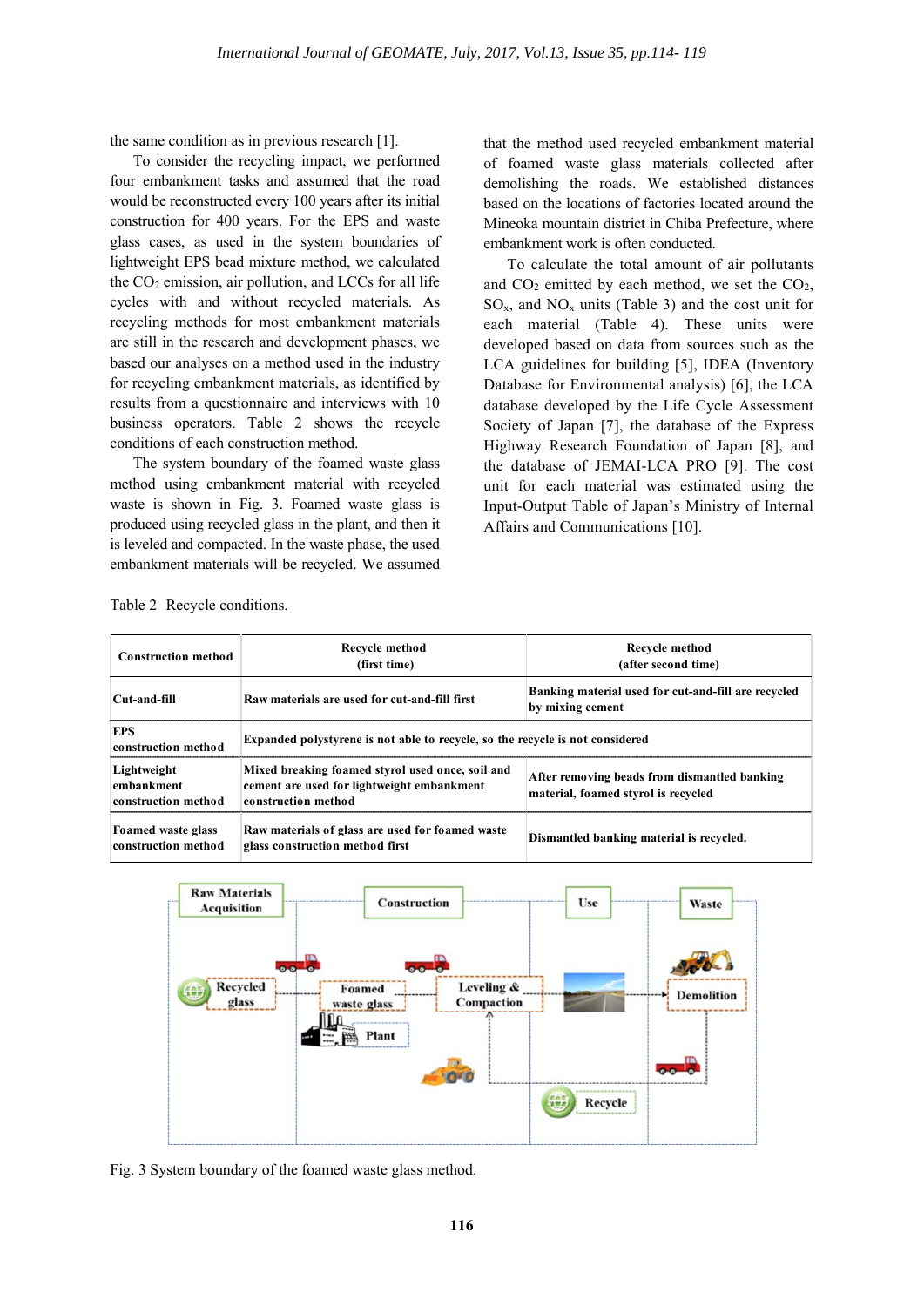| Life-cycle   | Materials                                     | CO <sub>2</sub> | SOx       | NOx       |
|--------------|-----------------------------------------------|-----------------|-----------|-----------|
|              |                                               | $(kg-CO2)$      | $(g-SOx)$ | $(g-NOx)$ |
|              | Soil, Sand (kg)                               | 0.0020          | 0.0034    | 0.0106    |
|              | Limestone (kg)                                | 0.0047          | 0.0009    | 0.0015    |
| Raw          | Foamed EPS (kg)                               | 1.3123          | 0.2555    | 1.1651    |
| Materials    | Aluminum (kg)                                 | 9.218           | 76.8      | 30        |
| Acquisition  | $\text{Zinc}$ (kg)                            | 1.443           | 5.92      | 1.327     |
|              | Porous lightweight<br>foam material           | 0.176           | 0.268     | 0.082     |
| Construction | Leveling $(m^2)$                              | 20.900          | 28.919    | 48.173    |
|              | Compaction $(m2)$                             | 12.100          | 16.742    | 27.890    |
| Transport    | 20t Truck (Diesel)<br>(km)                    | 1.180           | 1.450     | 3.640     |
|              | 15t Truck (Diesel)<br>(km)                    | 0.962           | 1.180     | 2.970     |
|              | 10t Truck (Diesel)<br>(km)                    | 0.742           | 0.910     | 2.229     |
|              | 4t Truck (Diesel)<br>(km)                     | 0.472           | 0.560     | 1.450     |
|              | 2t Truck (Diesel)<br>(km)                     | 0.323           | 0.400     | 1.000     |
|              | Dismantlement and<br>recycle (kg)             | 0.00196         | 0.00341   | 0.01060   |
| Waste        | $EPS$ (kg)                                    | 2.64            | 0.544     | 1.22      |
|              | Metal (kg)                                    | 0.366           | 0.325     | 0.591     |
|              | Diesel (L)                                    | 0.069           | 2.999     | 0.005     |
| Energy       | Electricity<br>(Thermal power plant)<br>(kwh) | 0.425           | 0.170     | 0.130     |

Table 3  $CO_2$ ,  $SO_x$ , and  $NO_x$  units.

|  |  | Table 4 Cost unit for each material. |
|--|--|--------------------------------------|
|--|--|--------------------------------------|

| Materials             | Unit               | Cost     |
|-----------------------|--------------------|----------|
| Soil, Sand            | JPY/kg             | 2.000    |
| Polystyrene           | JPY/kg             | 209.862  |
| Limestone             | JPY/kg             | 0.633    |
| Aluminum              | JPY/kg             | 76.539   |
| Zinc.                 | JPY/kg             | 186.132  |
| Additive agent        | $JPY/m^3$          | 1000.000 |
| Diesel                | JPY/L              | 78.000   |
| Electricity           | JPY/kwh            | 16.198   |
| Leveling & Compaction | JPY/m <sup>2</sup> | 934.271  |

### **4. RESULTS**

The estimated amount of emission of air pollutants and CO2 for each construction method is shown in Fig. 4. The methods ranked according to CO<sub>2</sub> emission amounts, from the highest to the lowest, are as follows: the EPS block method, the lightweight EPS bead mixture method (without recycle and with recycle), the foamed waste glass method (without recycle and with recycle), and the cut-and-fill method. In the EPS block method, a large amount of  $CO<sub>2</sub>$  is emitted by the manufacturing and burning of EPS during its raw material collection and waste stages. In the lightweight EPS bead mixture method, most  $CO<sub>2</sub>$ is emitted during construction and disposal. This is due to the heavy equipment used in the work. When recycled materials are used, the  $CO<sub>2</sub>$ generated during raw material collection is reduced. The  $CO<sub>2</sub>$  emitted by the foamed waste glass method occurs mostly in the construction stage; hence,  $CO<sub>2</sub>$  reduction is achieved by using recycled materials rather than by collecting raw materials.

The methods ranked according to  $SO_x$ emission amounts, from the highest to the lowest, are as follows: the foamed waste glass method, the foamed waste glass method without recycle, the foamed waste glass method with recycle, the lightweight EPS bead mixture method without recycle, the lightweight bead mixture method with recycle, the cut-and-fill method, and the EPS block method. Large emission was observed in the raw material acquisition and construction stages in the foamed waste glass method, in the construction stage alone in the lightweight EPS bead mixture method and in the cut-and-fill method, and in the raw materials collection and disposal stages in the EPS block method.  $SO_x$ emission during raw material collection was reduced using recycled embankment materials in the lightweight EPS bead mixture method and in the foamed waste glass method.

The methods ranked according to  $NO<sub>x</sub>$ emission amounts, from the highest to the lowest, are as follows: the lightweight EPS bead mixture method (without recycle and with recycle), the foamed waste glass method (without recycle and with recycle), the EPS block method, and the cutand-fill method. Most emissions were observed during the construction stage in the lightweight EPS bead mixture method, the foamed waste glass method, and the cut-and-fill method. In the EPS block method, in contrast, most emissions were observed during the raw materials collection and disposal stages. However,  $NO<sub>x</sub>$  emission during raw material collection was reduced, as with  $SO<sub>x</sub>$ , by using recycled embankment materials in the lightweight EPS bead mixture method and in the foamed waste glass method.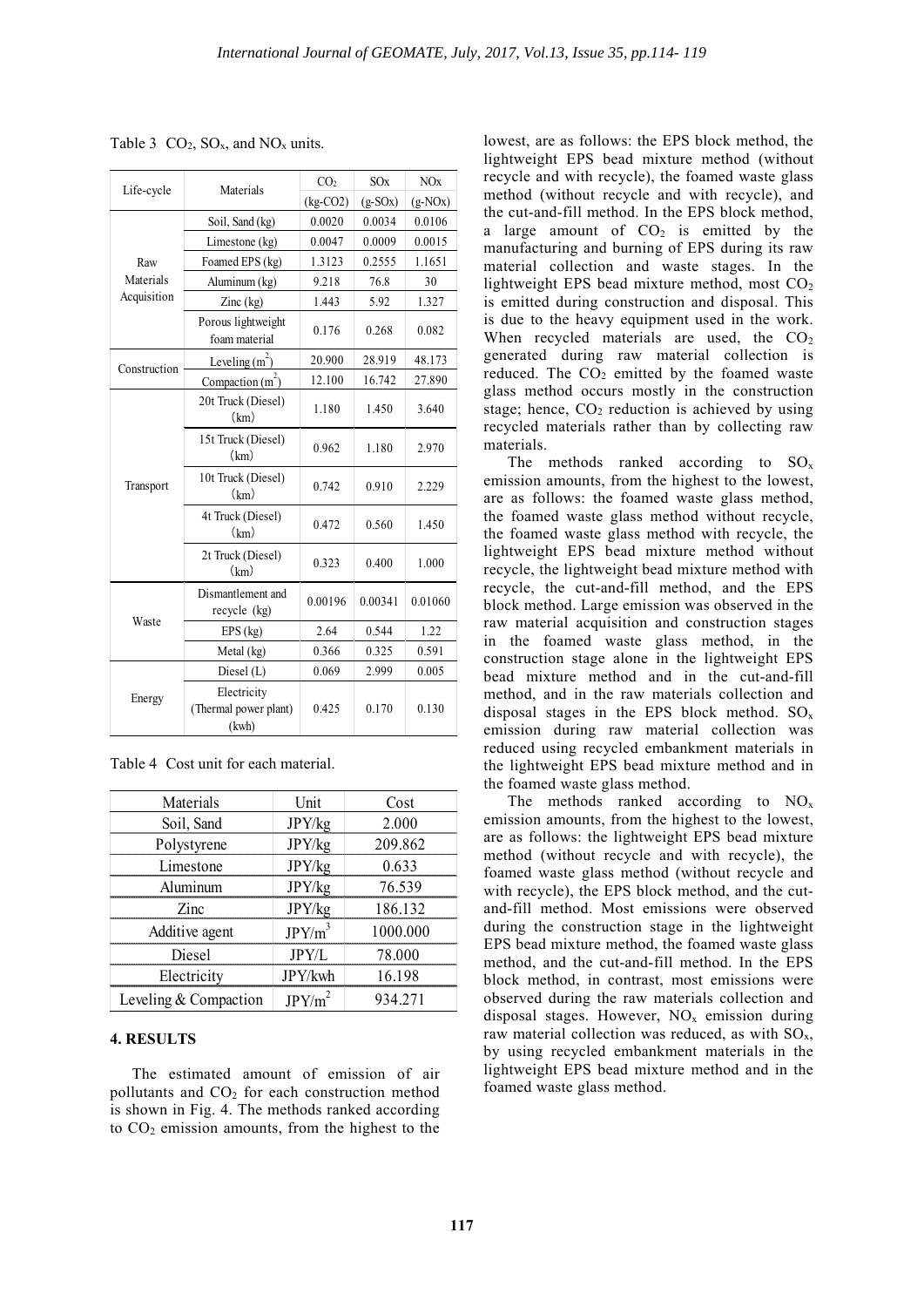

Fig. 4 Estimated amounts of air pollutants and  $CO<sub>2</sub>$  emitted by each construction method.



**■ Raw Materials Acquisition ■ Construction ■ Transport ■ Waste (Recycle)** 

Fig. 5 Estimated total life-cycle cost of each construction method.

Fig. 5 shows the estimated total LCCs of each construction method. The methods are ranked in decreasing order of LCCs as follows: the lightweight EPS bead mixture method, the EPS block method, the foamed waste glass method, and the cut-and-fill method. The raw material collection and disposal stages were costlier in the lightweight EPS bead mixture method and in the cut-and-fill method. In the